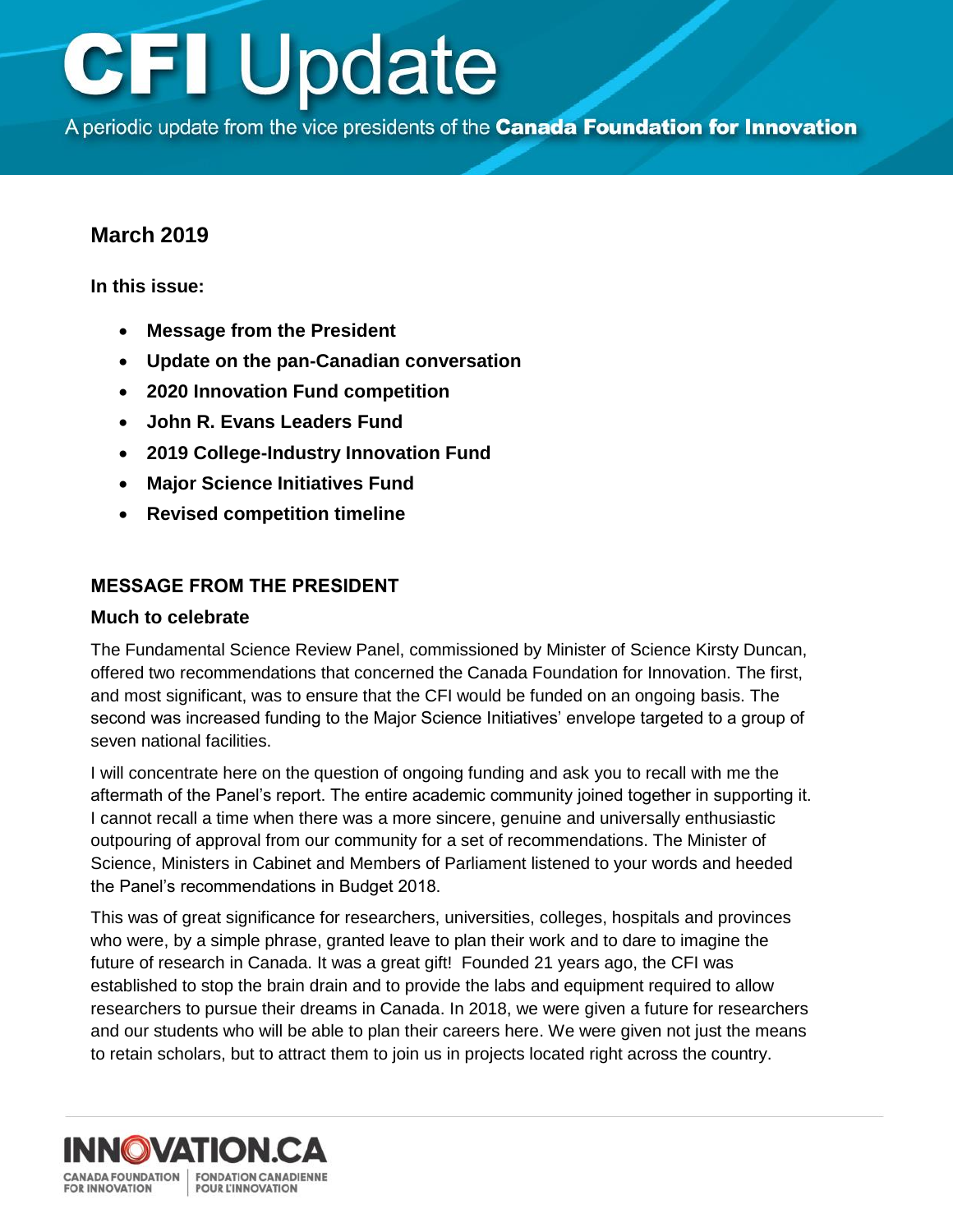<span id="page-1-0"></span>A periodic update from the vice presidents of the Canada Foundation for Innovation

For this, I thank Dr. David Naylor and his co-panelists, the researchers across the country who stood together in support, the Government of Canada and especially Minister Kirsty Duncan whose leadership and passionate belief in the benefits of the excellent work you are doing, were key. It was a bold act to establish the CFI. It was equally courageous to set it on a trajectory of unlimited success.

The translation of visions into deeds may well take time, as we all know. It was no small feat to enable the CFI to continue to make multi-year commitments within a 12-month fiscal framework. We all understand that it takes several years to build buildings and labs and order sophisticated equipment to unique specifications. We all know about annual budgets and funding, that, even if scheduled to be repeated annually, is normally spent within the same yearly time frame. Thanks to the fine work by colleagues at Innovation, Science and Economic Development Canada and the patient understanding of the Department of Finance and the Treasury Board, matters were resolved and the CFI received its new contribution agreement in January. The CFI Board and the Minister subsequently approved spending.

While this was occurring, CFI staff crisscrossed the country and you submitted over 70 statements outlining your suggestions and advice on the next Innovation Fund competitions and your ideas for the future. I thank you once again and ask you to join me in expressing sincere gratitude to the fine staff of the CFI who braved the elements to listen and to learn from you.

~ *Roseann O'Reilly Runte* 

#### **UPDATE ON THE PAN-CANADIAN CONVERSATION**

On November 6, 2018, the CFI launched a pan-Canadian consultation with the public release of a discussion paper – *Conversation on the future of research and research [infrastructure in Canada: role of the Canada Foundation for Innovation.](https://www.innovation.ca/sites/default/files/file_uploads/discussionpaper_eng_finalb.pdf)* This paper was meant to stimulate discussions with the Canadian research community and key stakeholders on the future of research and research infrastructure in Canada, and the role of CFI in supporting institutions for sustaining and enhancing their research capacity.

In addition to inviting the community to submit written responses (72 submissions were received), CFI staff undertook a series of 16 town hall meetings across the country, as well as two webinars (one in English and one in French), during the months of January and February 2019, to broaden our reach and get input from as many stakeholders as possible. This direct engagement with the community resulted in a broad range of genuine and honest input on issues of interest to the CFI. Through these conversations, we met with more than 500 highly

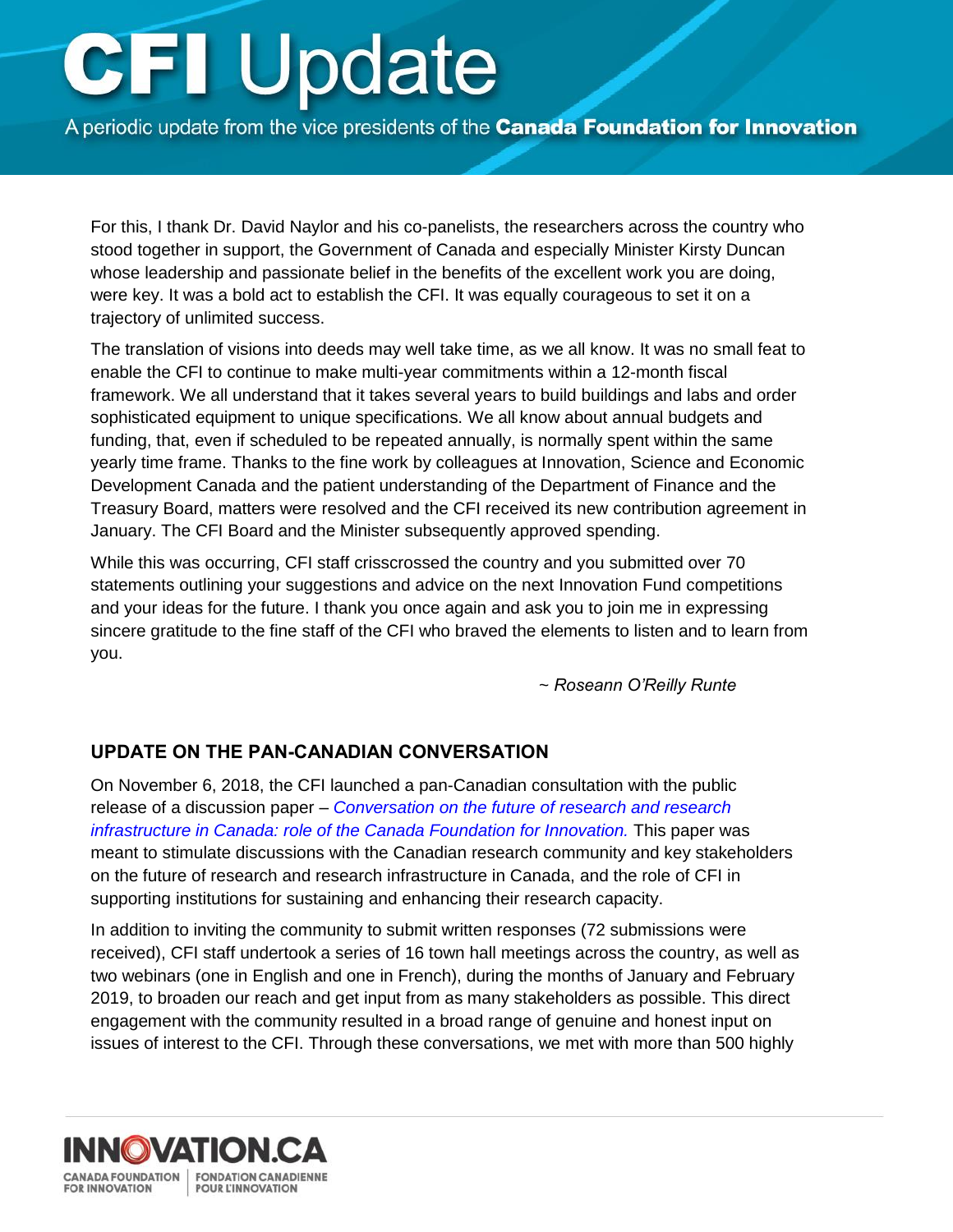<span id="page-2-0"></span>A periodic update from the vice presidents of the Canada Foundation for Innovation

engaged participants from coast to coast. The 2019 pan-Canadian conversation highlighted your ongoing, deep commitment and continued interest in ensuring our funding architecture remains relevant and responsive to the research community. CFI staff continue to collate and process the feedback received and will be able to provide a summary of findings and proposed actions in June 2019.

### **2020 INNOVATION FUND**

The 2019 Contribution Agreement provides the CFI with the ability to award funds through Innovation Fund competitions held every 24 to 30 months. With the 2020 Innovation Fund draft call for proposals expected in the coming days, we are launching the first Innovation Fund competition under our new funding model.

The CFI will invest up to \$400 million in capital funding and \$120 million for associated operating costs through the Infrastructure Operating Fund (IOF) for this competition. Through this funding, the CFI will support initiatives that allow institutions and their researchers to build on established capabilities, to accelerate current research and technology development or to enhance emerging strategic priority areas. Projects are expected to be aligned with the institutional strategic research plans and guided by the institutions' policies or plans on equity, diversity and inclusion. Institutions are also encouraged to submit projects that are of appropriate maturity and offer the best potential for transformative impact.

Although the broad parameters for the 2020 Innovation Fund call for proposals are very similar to the 2017 call, we have introduced improvements in response to the valuable feedback that we heard in 2017 as well as during our recent pan-Canadian conversation about the future of research infrastructure in Canada. These improvements will be outlined when the draft call is launched. We plan to set the deadline for proposals from eligible institutions for January 2020, with funding recommendations presented to our Board of Directors in November 2020.

#### **JOHN R. EVANS LEADERS FUND**

Any unused or uncommitted funds from the 2017–20 John R. Evans Leaders Fund (JELF) allocation will lapse at the end of March 2020, including those associated with unsuccessful CFI projects. The usage period for the 2017–20 JELF allocation will end with the decisions made at the CFI Board of Directors' meeting in March 2020. This means that the last possible intake is the October 2019 round, including the October 21 deadline for Canada Research Chair nominations. We will continue to monitor the rates of use of institutional envelopes as we finalize the 2020–23 allocations.

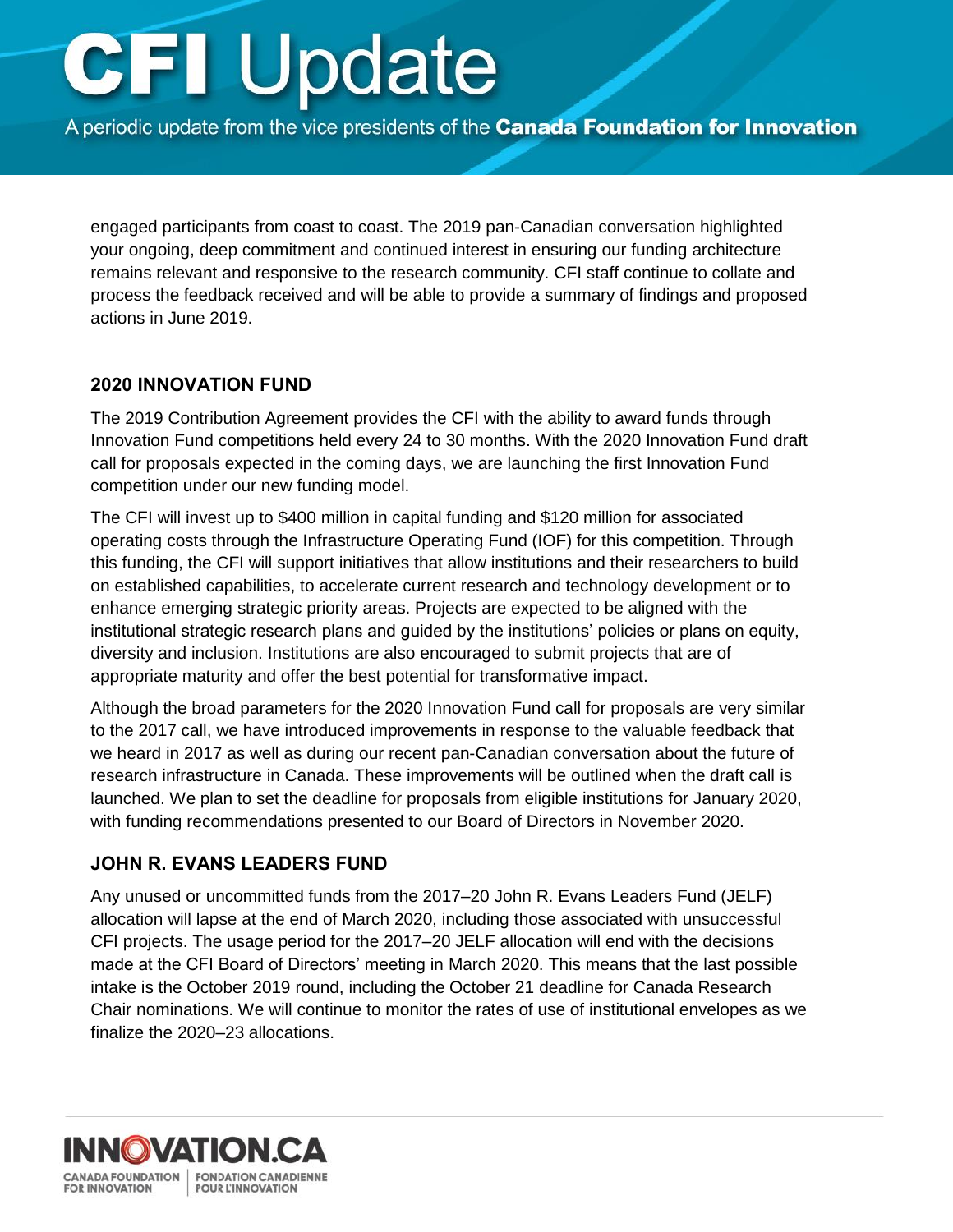<span id="page-3-0"></span>A periodic update from the vice presidents of the Canada Foundation for Innovation

We will allow institutions that have already exhausted their 2017–20 allocation to start drawing from their 2020–23 allocation in June, to enable them to address their needs in attracting and retaining the very best of today's and tomorrow's researchers. The new JELF allocation will enable the CFI to make investments at a rate of approximately \$91 million per year (\$70 million plus \$21 million from our Infrastructure Operating Fund) over a three-year period (2020–21 to 2022–23).

Moreover, in order to offset the pressure and the high demand on JELF institutional allocations due to the creation of 285 additional chairs (announced in Federal budget 2018), the CFI will allocate an additional \$175,000 per chair created. These additional allocations can be accessed as soon as the April 24 deadline for CRC nominations. As such, an additional \$50 million will be injected into the institutional JELF allocation for the 2020-23 funding cycle, which will bring the total JELF allocation to \$260 million (plus \$78 million of infrastructure operating funds). This represents a 30% increase from the overall annual allocation during the 2017-18 to 2019-20 periods. We believe that this extra investment will boost the capacity of institutions to conduct world class research and allow us to respond to several suggestions made to increase support to the JELF funding program as recently expressed in the 2019 pan-Canadian conversation.

You can expect to receive confirmation of your institution's 2020-23 allocation in early June 2019 in order to allow you to properly plan your infrastructure needs.

### **2019 COLLEGE-INDUSTRY INNOVATION FUND**

#### **Stream 1: Webinars**

In order to help colleges improve the quality of their CIIF proposals, we are organizing a series of webinars in April 2019 for applicants to the 2019 Stream 1 competition. The sessions are also open to potential applicants to future competitions. The webinar will focus on completing the proposal and the most common pitfalls applicants should avoid. Recordings of the webinars will be posted on our website shortly thereafter.

Please use the links below to register for one of the sessions by April 5:

- English session: April 10, 2019 at 1:30 p.m. EDT ([CIIF English webinar\)](http://cfi.adobeconnect.com/ciif/event/event_info.html)
- French session: April 11, 2019 at 1:30 p.m. EDT ([CIIF French webinar](http://cfi.adobeconnect.com/fiic/event/event_info.html))

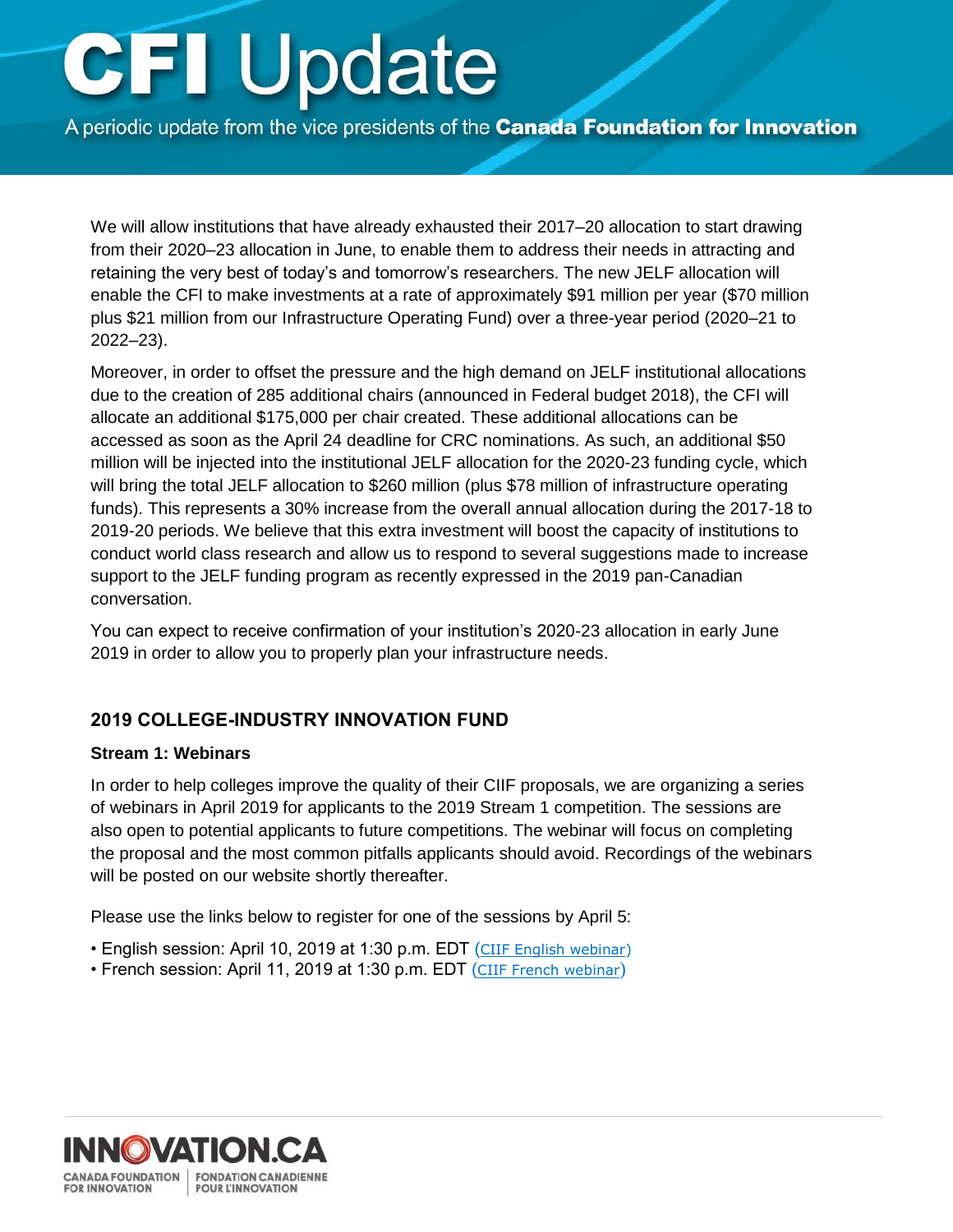<span id="page-4-0"></span>A periodic update from the vice presidents of the Canada Foundation for Innovation

Please note that the CIIF – Stream 1 proposals are due by May 15, 2019. If you have any questions about this competition, please contact your CFI Senior Programs Officer.

#### **Stream 2: Research infrastructure associated with a College and Community Innovation Program–Build Innovation Enhancement Grant, competition 17**

We will continue our collaboration with the tri-council's Build Innovation Enhancement (IE) Grants component of the College and Community Innovation (CCI) Program (competition 17). We will accept research infrastructure proposals associated with a five-year CCI–Build IE grant application submitted to NSERC. This joint initiative allows colleges to apply for a comprehensive funding package supporting both research costs (through a CCI–IE grant) and research infrastructure (through CFI's College-Industry Innovation Fund – Stream 2). NSERC will receive the CCI–Build IE Letters of Intent (LOIs) which are due by May 23, 2019. Following a review of the LOIs by the CCI committee in summer 2019, those containing a CFI request and which are invited to proceed to a full proposal will need to submit a proposal to the CFI by October 24, 2019 along with the CCI–Build IE proposal submitted to NSERC.

### **MAJOR SCIENCE INITIATIVES FUND**

We developed processes to review the 16 MSI-funded facilities at the midterm of their funding cycle. The review guidelines are based on comments from the MSI-targeted consultation, and those we received following the 2017–22 competition, as well as on an analysis of the 2012–17 performance reports. These guidelines were shared with the MSI facilities and institutions in November 2018. Midterm review proposals are due June 15, 2019 and will go to the CFI Board for approval in November 2019.